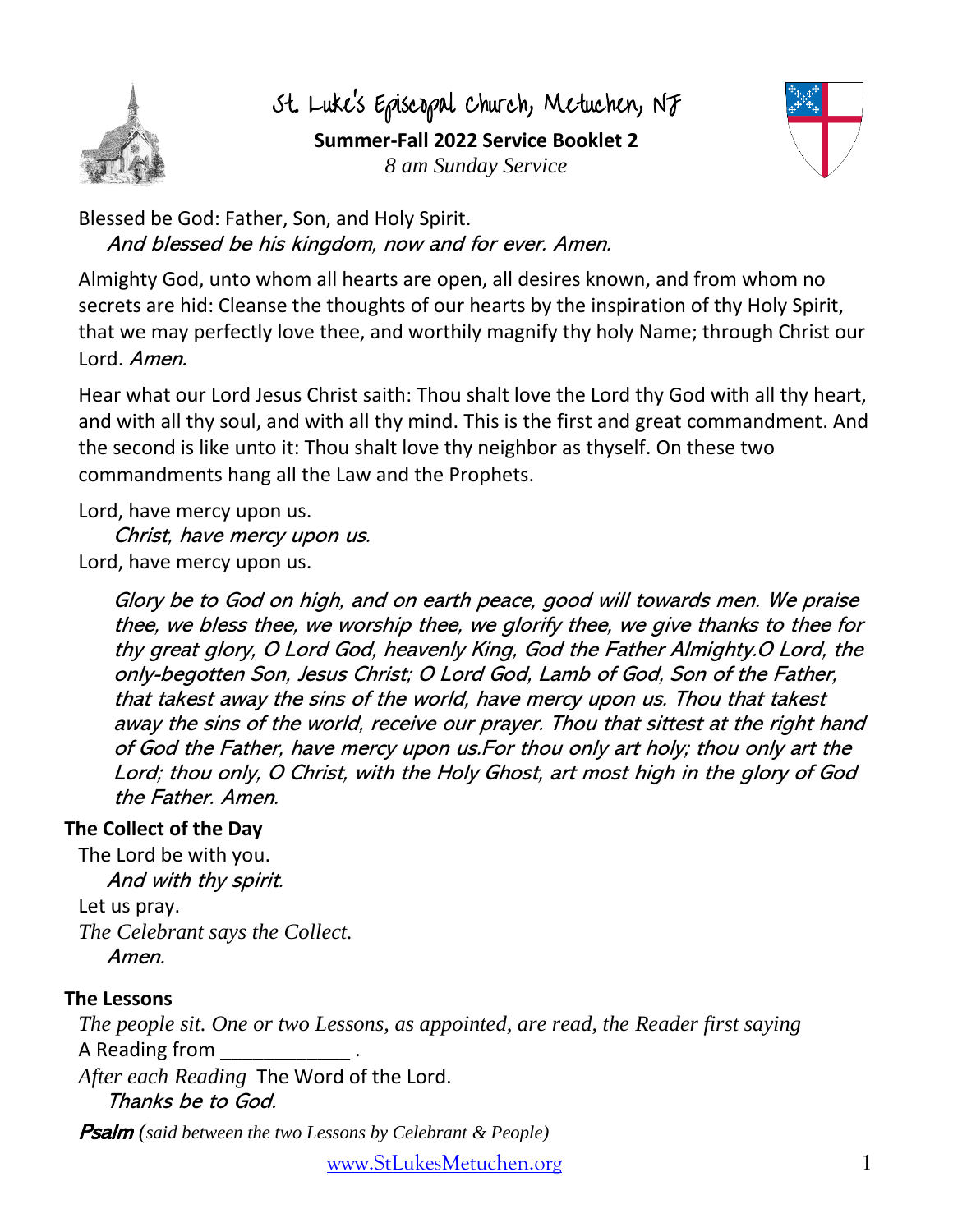*Then, all standing, the Deacon or a Priest reads the Gospel, first saying* The Holy Gospel of our Lord Jesus Christ according to \_\_\_\_\_\_\_\_\_\_. Glory be to thee, O Lord. *After the Gospel, the Reader says* The Gospel of the Lord. Praise be to thee, O Christ.

#### **The Sermon**

#### **The Nicene Creed**

We believe in one God, the Father, the Almighty, maker of heaven and earth, of all that is, seen and unseen.

We believe in one Lord, Jesus Christ, the only Son of God, eternally begotten of the Father, God from God, Light from Light, true God from true God, begotten, not made, of one Being with the Father. Through him all things were made.

For us and for our salvation he came down from heaven: by the power of the Holy Spirit he became incarnate from the Virgin Mary, and was made man.

For our sake he was crucified under Pontius Pilate; he suffered death and was buried. On the third day he rose again in accordance with the Scriptures; he ascended into heaven and is seated at the right hand of the Father.

> He will come again in glory to judge the living and the dead, and his kingdom will have no end.

We believe in the Holy Spirit, the Lord, the giver of life, who proceeds from the Father and the Son. With the Father and the Son he is worshiped and glorified. He has spoken through the Prophets.

We believe in one holy catholic and apostolic Church. We acknowledge one baptism for the forgiveness of sins. We look for the resurrection of the dead, and the life of the world to come. Amen.

### **The Prayers of the People**

Let us pray for the whole state of Christ's Church and the world.

Almighty and everliving God, who in thy holy Word hast taught us to make prayers, and supplications, and to give thanks for all men: Receive these our prayers which we offer unto thy divine Majesty, beseeching thee to inspire continually the Universal Church with the spirit of truth, unity, and concord; and grant that all those who do confess thy holy Name may agree in the truth of thy holy Word, and live in unity and godly love.

Give grace, O heavenly Father, to all bishops and other ministers [especially \_\_\_\_\_\_\_\_\_\_\_\_\_\_], that they may, both by their life and doctrine, set forth thy true and lively Word, and rightly and duly administer thy holy Sacraments.

And to all thy people give thy heavenly grace, and especially to this congregation here present; that, with meek heart and due reverence, they may hear and receive thy holy Word, truly serving thee in holiness and righteousness all the days of their life.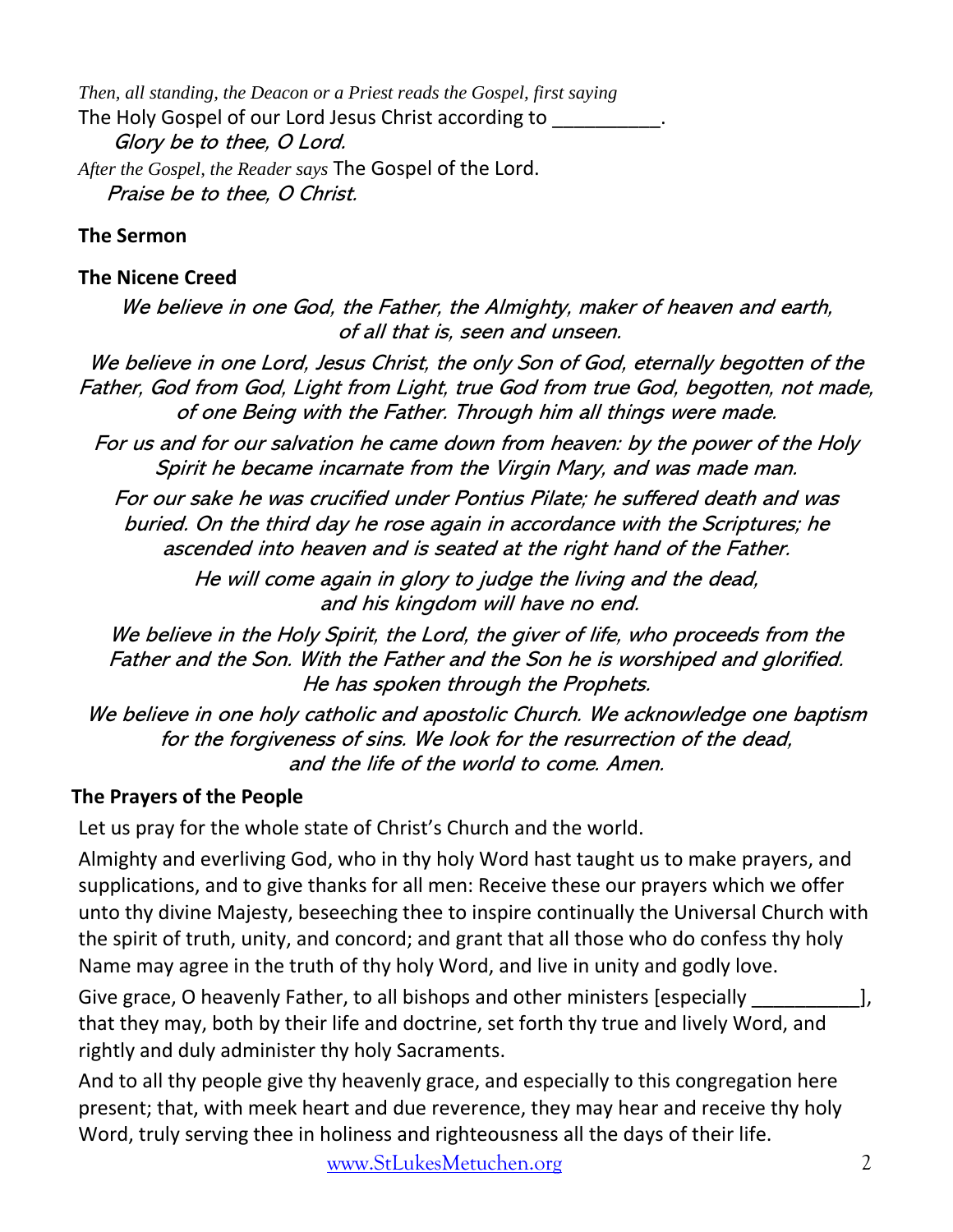We beseech thee also so to rule the hearts of those who bear the authority of government in this and every land especially Joseph our President and Phil our Governer, that they may be led to wise decisions and right actions for the welfare and peace of the world.

Open, O Lord, the eyes of all people to behold thy gracious hand in all thy works, that, rejoicing in thy whole creation, they may honor thee with their substance, and be faithful stewards of thy bounty.

And we most humbly beseech thee, of thy goodness, O Lord, to comfort and succor [**with and**] all those who, in this transitory life, are in trouble, sorrow, need, sickness, or any other adversity.

*Additional petitions and thanksgivings may be included here.*

And we also bless thy holy Name for all thy servants departed this life in thy faith and fear [especially \_\_\_\_\_\_\_\_\_\_], beseeching thee to grant them continual growth in thy love and service; and to grant us grace so to follow the good examples of [ and of] all thy saints, that with them we may be partakers of thy heavenly kingdom.

Grant these our prayers, O Father, for Jesus Christ's sake, our only Mediator and Advocate. Amen.

Ye who do truly and earnestly repent you of your sins, and are in love and charity with your neighbors, and intend to lead a new life, following the commandments of God, and walking from henceforth in his holy ways: Draw near with faith, and make your humble confession to Almighty God, devoutly kneeling.

Almighty God, Father of our Lord Jesus Christ, maker of all things, judge of all men: We acknowledge and bewail our manifold sins and wickedness, which we from time to time most grievously have committed, by thought, word, and deed, against thy divine Majesty, provoking most justly thy wrath and indignation against us. We do earnestly repent, and are heartily sorry for these our misdoings; the remembrance of them is grievous unto us, the burden of them is intolerable. Have mercy upon us, have mercy upon us, most merciful Father; for thy Son our Lord Jesus Christ's sake, forgive us all that is past; and grant that we may ever hereafter serve and please thee in newness of life, to the honor and glory of thy Name; through Jesus Christ our Lord. Amen.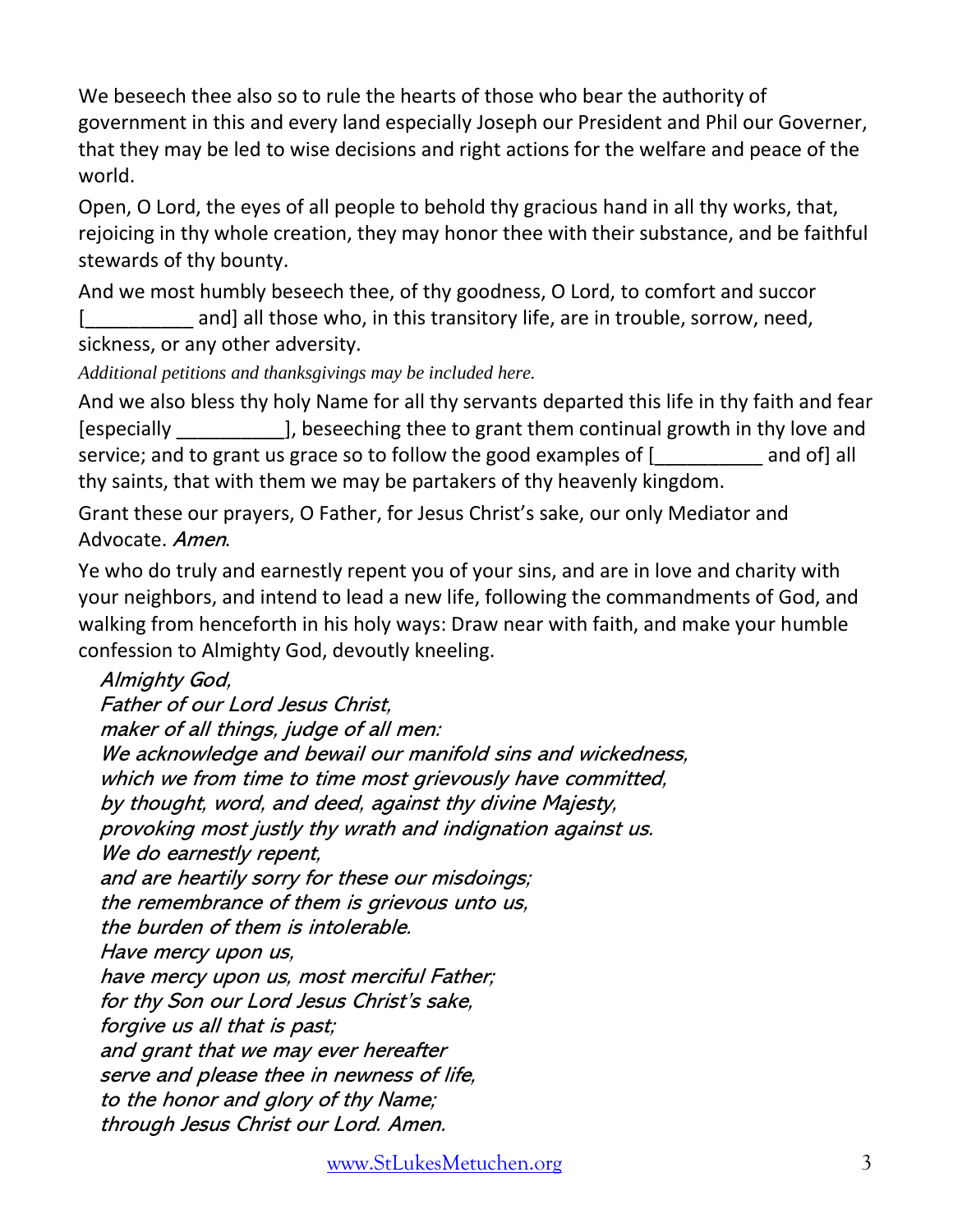Almighty God, our heavenly Father, who of his great mercy hath promised forgiveness of sins to all those who with hearty repentance and true faith turn unto him, have mercy upon you, pardon and deliver you from all your sins, confirm and strengthen you in all goodness, and bring you to everlasting life; through Jesus Christ our Lord. Amen. Hear the Word of God to all who truly turn to him.

Come unto me, all ye that travail and are heavy laden, and I will refresh you. *Matthew 11:28*

God so loved the world, that he gave his only-begotten Son, to the end that all that believe in him should not perish, but have everlasting life. *John 3:16*

This is a true saying, and worthy of all men to be received, that Christ Jesus came into the world to save sinners. *1 Timothy 1:15*

If any man sin, we have an Advocate with the Father, Jesus Christ the righteous; and he is the perfect offering for our sins, and not for ours only, but for the sins of the whole world. *1 John 2:1-2*

# **The Peace**

The peace of the Lord be always with you. And with thy spirit.

# **The Holy Communion**

The Lord be with you. And with thy spirit. Lift up your hearts. We lift them up unto the Lord. Let us give thanks unto our Lord God. It is meet and right so to do.

It is very meet, right, and our bounden duty, that we should at all times, and in all places, give thanks unto thee, O Lord, holy Father, almighty, everlasting God.

*Here a Proper Preface is sung or said on all Sundays, and on other occasions as appointed.*

Therefore with Angels and Archangels, and with all the company of heaven, we laud and magnify thy glorious Name; evermore praising thee, and saying,

Holy, holy, holy, Lord God of Hosts: Heaven and earth are full of thy glory. Glory be to thee, O Lord Most High. Blessed is he that cometh in the name of the Lord. Hosanna in the highest.

All glory be to thee, O Lord our God, for that thou didst create heaven and earth, and didst make us in thine own image; and, of thy tender mercy, didst give thine only Son Jesus Christ to take our nature upon him, and to suffer death upon the cross for our redemption. He made there a full and perfect sacrifice for the whole world; and did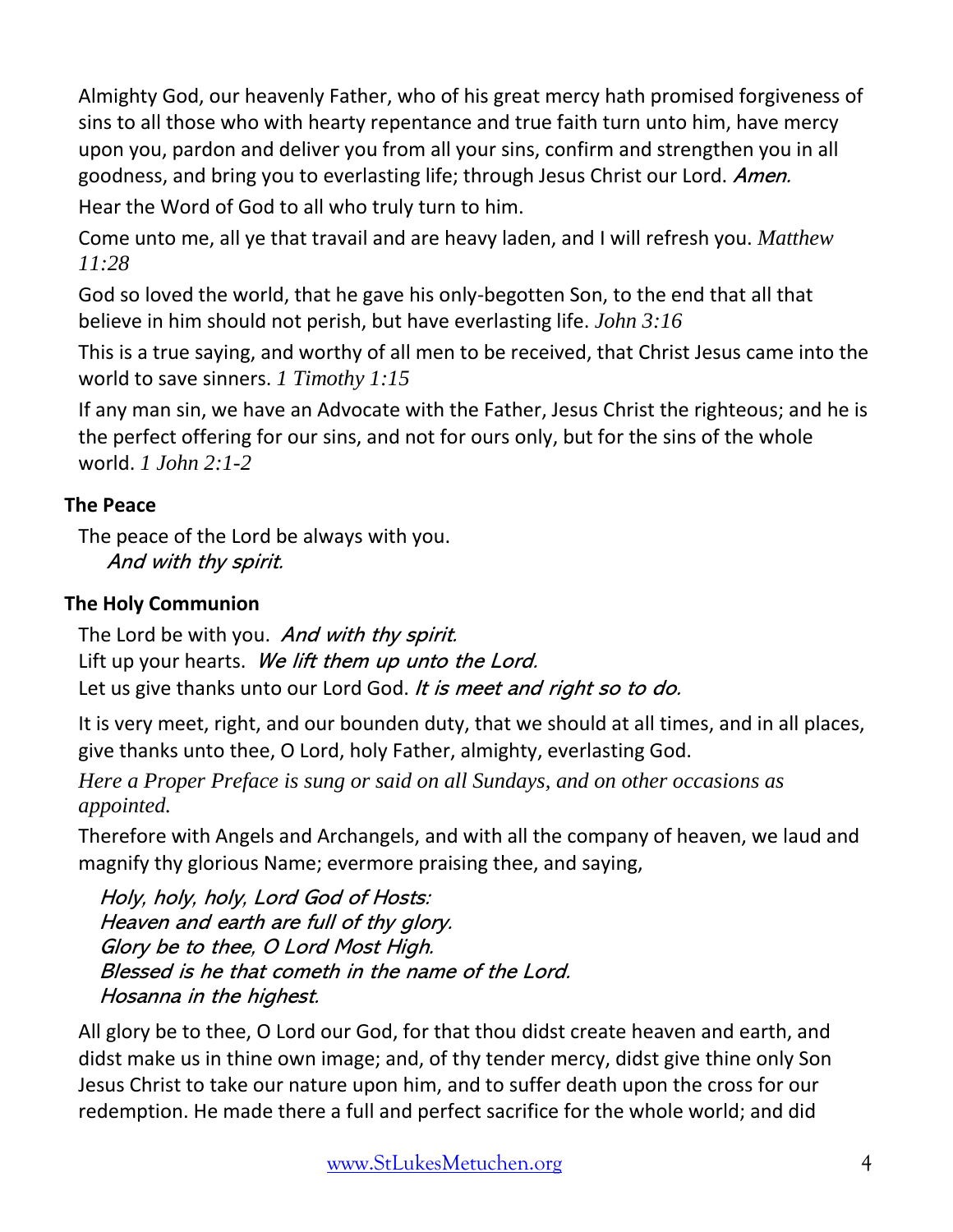institute, and in his holy Gospel command us to continue, a perpetual memory of that his precious death and sacrifice, until his coming again.

For in the night in which he was betrayed, he took bread; and when he had given thanks to thee, he broke it, and gave it to his disciples, saying, "Take, eat, this is my Body, which is given for you. Do this in remembrance of me."

Likewise, after supper, he took the cup; and when he had given thanks, he gave it to them, saying, "Drink this, all of you; for this is my Blood of the New Covenant, which is shed for you, and for many, for the remission of sins. Do this, as oft as ye shall drink it, in remembrance of me."

Wherefore, O Lord and heavenly Father, we thy people do celebrate and make, with these thy holy gifts which we now offer unto thee, the memorial thy Son hath commanded us to make; having in remembrance his blessed passion and precious death, his mighty resurrection and glorious ascension; and looking for his coming again with power and great glory.

And we most humbly beseech thee, O merciful Father, to hear us, and, with thy Word and Holy Spirit, to bless and sanctify these gifts of bread and wine, that they may be unto us the Body and Blood of thy dearly-beloved Son Jesus Christ.

And we earnestly desire thy fatherly goodness to accept this our sacrifice of praise and thanksgiving, whereby we offer and present unto thee, O Lord, our selves, our souls and bodies. Grant, we beseech thee, that all who partake of this Holy Communion may worthily receive the most precious Body and Blood of thy Son Jesus Christ, and be filled with thy grace and heavenly benediction; and also that we and all thy whole Church may be made one body with him, that he may dwell in us, and we in him; through the same Jesus Christ our Lord;

By whom, and with whom, and in whom, in the unity of the Holy Ghost all honor and glory be unto thee, O Father Almighty, world without end. *AMEN*.

And now, as our Savior Christ hath taught us, we are bold to say,

Our Father, who art in heaven, hallowed be thy Name, thy kingdom come, thy will be done, on earth as it is in heaven. Give us this day our daily bread. And forgive us our trespasses, as we forgive those who trespass against us. And lead us not into temptation, but deliver us from evil. For thine is the kingdom, and the power, and the glory, for ever and ever. Amen.